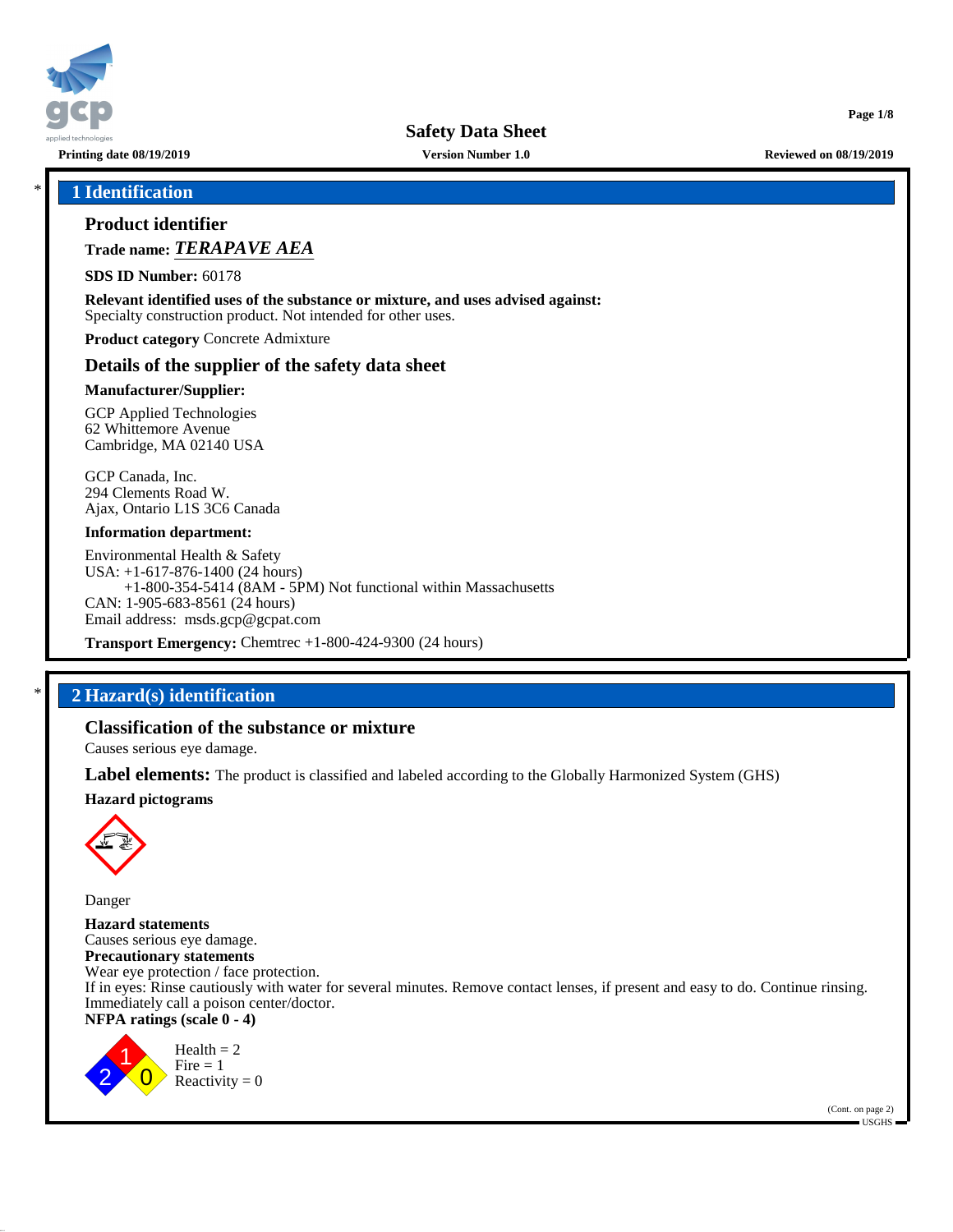## **Trade name:** *TERAPAVE AEA*

#### **HMIS-ratings (scale 0 - 4)**

**HEALTH**  FIRE **REACTIVITY** 0  $|2|$  $\boxed{1}$  $Health = 2$ Flammability  $= 1$ Reactivity  $= 0$ 

# **Other hazards**

**Results of PBT and vPvB assessment**

**PBT:** Not applicable. **vPvB:** Not applicable.

## \* **3 Composition/information on ingredients**

#### **Chemical characterization: Mixture**

#### **Description:**

Mixture of the hazardous substance(s) listed below with additional nonhazardous ingredients. The exact percentage (concentration) of composition of the hazardous component(s) has been withheld as a Trade Secret.

#### **Hazardous components:**

 $68439-57-6$  Sodium C14-16 alpha-olefin sulfonate  $3-5\%$ 

**Additional information:** Non-hazardous ingredients may be listed in Section 15; Right-To-Know disclosure.

#### \* **4 First-aid measures**

#### **Description of first aid measures**

**General information:** Get medical advice/attention if you feel unwell.

#### **After inhalation:**

If experiencing respiratory symptoms: Call a POISON CENTER/doctor.

IF INHALED: Remove person to fresh air and keep comfortable for breathing.

#### **After skin contact:**

Immediately wash contaminated skin with soap or mild detergent and water. If this chemical soaks clothing, immediately remove clothing and wash skin.

#### **After eye contact:**

Rinse cautiously with water for several minutes.

Seek immediate medical advice.

#### **After swallowing:**

Rinse mouth.

Do NOT induce vomiting.

# **Information for doctor:**

**Most important symptoms and effects, both acute and delayed** No further relevant information available.

**Indication of any immediate medical attention and special treatment needed** No further relevant information available.

#### \* **5 Fire-fighting measures**

#### **Extinguishing media**

**Suitable extinguishing agents:** CO2, extinguishing powder or water spray. Fight larger fires with water spray.

(Cont. on page 3) USGHS

(Cont. from page 1)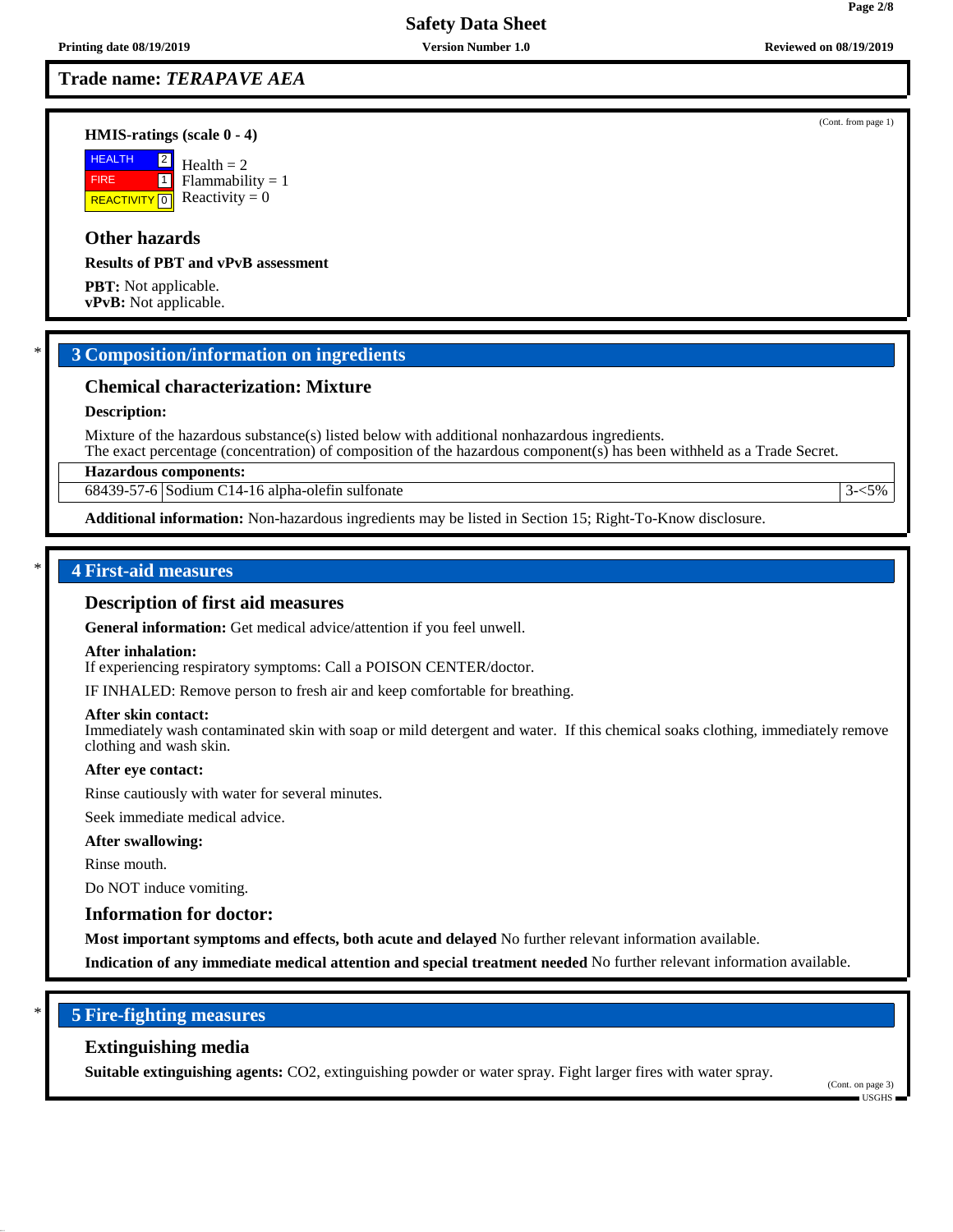**Printing date 08/19/2019 Version Number 1.0 Reviewed on 08/19/2019**

**Trade name:** *TERAPAVE AEA*

(Cont. from page 2)

## **Special hazards arising from the substance or mixture**

Combustion products may include toxic gases such as carbon monoxide and smoke.

## **Advice for firefighters**

**Protective equipment:** Wear personal protective equipment.

**Additional information** Collect contaminated fire fighting water separately. It must not enter the sewage system.

## \* **6 Accidental release measures**

# **Personal precautions, protective equipment and emergency procedures**

Wear protective equipment. Keep unprotected persons away.

## **Methods and material for containment and cleaning up:**

Contain and/or absorb spill with inert material (i.e. sand, vermiculite) then place in a suitable container.

Use neutralizing agent.

Dispose contaminated material as waste according to section 13 of the SDS.

#### **Reference to other sections**

See Section 7 for information on safe handling.

See Section 8 for information on personal protection equipment.

See Section 13 for disposal information.

# \* **7 Handling and storage**

## **Handling:**

**Precautions for safe handling** Avoid contact with eyes, skin and clothing. Do not take internally. Practice good personal hygiene to avoid ingestion. Use only with adequate ventilation. Wash clothing before reuse. FOR PROFESSIONAL USE ONLY. KEEP OUT OF CHILDREN'S REACH.

**Information about protection against explosions and fires:** No special measures required.

## **Conditions for safe storage, including any incompatibilities**

**Storage:**

**Information about storage in one common storage facility:** No special measures required.

**Further information about storage conditions:** Keep receptacle tightly sealed.

**Specific end use(s)** No further relevant information available.

## \* **8 Exposure controls/personal protection**

**Additional information about design of technical systems:** No further data; see item 7.

#### **Control parameters**

**Components with limit values that require monitoring at the workplace:** The product does not contain any relevant quantities of materials with critical values that have to be monitored at the workplace.

**Additional information:** The lists that were valid during the creation were used as basis.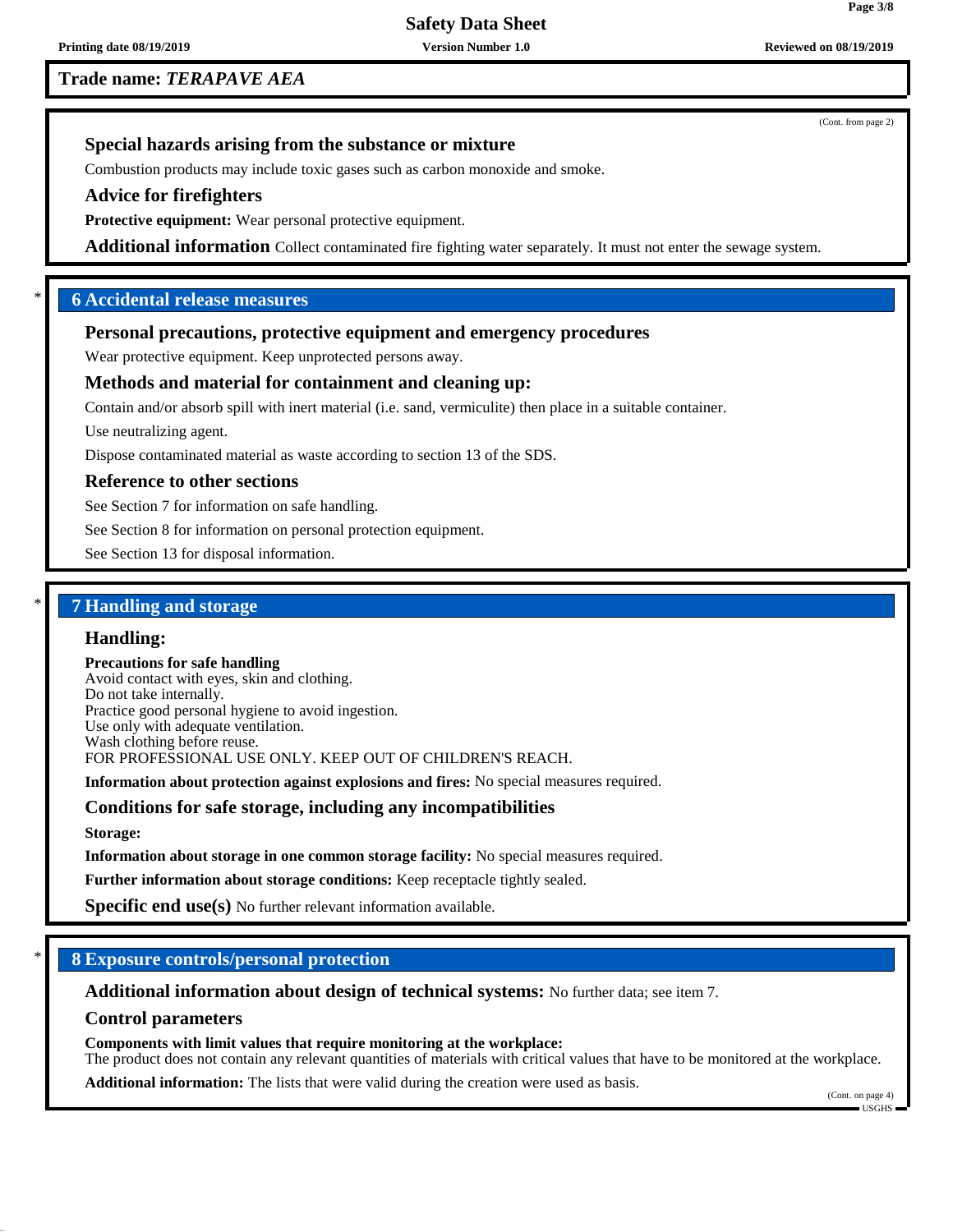## **Trade name:** *TERAPAVE AEA*

(Cont. from page 3)

## **Exposure controls**

**Personal protective equipment:**

**General protective and hygienic measures:** The usual precautionary measures for handling chemicals should be followed.

#### **Breathing equipment:**

Control exposure to ingredients with workplace control parameters if mentioned above. If no ingredients are listed, respiratory protection is generally not required.

If exposure limits are listed and may be exceeded, use approved respiratory protective equipment and filter type appropriate for the listed ingredients. (NIOSH, CEN, etc.).

**Protection of hands:** Gloves should be worn to prevent skin contact and should be impermeable and resistant to the product.

#### **Material of gloves**

Nitrile rubber. Rubber or other impervious gloves should be worn to prevent skin contact.

## **Eye protection:**



Safety glasses with side shield protection.



A face shield should also be worn if there is potential exposure to splash or spray.

#### **Body protection:**

Use personal protective equipment as required.

Take off contaminated clothing.

# \* **9 Physical and chemical properties**

| Information on basic physical and chemical properties                                                                           |                                                                                                                                   |                   |  |
|---------------------------------------------------------------------------------------------------------------------------------|-----------------------------------------------------------------------------------------------------------------------------------|-------------------|--|
| <b>General Information</b><br>Appearance:<br>Form:<br>Color:<br>Odor:<br>Odor threshold:                                        | Liquid<br><b>Brown</b><br>Mild woody odor<br>Not applicable.                                                                      |                   |  |
| pH-value (~) at 20 $^{\circ}$ C (68 $^{\circ}$ F):                                                                              | 8.5                                                                                                                               |                   |  |
| <b>Change in condition</b><br><b>Melting point/Melting range:</b><br><b>Boiling point/Boiling range:</b><br><b>Flash point:</b> | 0 °C (32 °F)<br>100 °C (212 °F)<br>A flash point determination is unnecessary due to high water content.                          |                   |  |
| <b>Flammability (solid, gaseous):</b>                                                                                           | Not applicable.                                                                                                                   |                   |  |
| <b>Ignition temperature:</b>                                                                                                    | Undetermined.                                                                                                                     |                   |  |
| <b>Decomposition temperature:</b><br>Auto igniting:<br>Danger of explosion:                                                     | Not applicable under normal storage conditions.<br>Product is not self-igniting.<br>Product does not present an explosion hazard. |                   |  |
| <b>Explosion limits:</b><br>Lower:<br><b>Upper:</b>                                                                             | Not applicable.<br>Not applicable.                                                                                                | (Cont. on page 5) |  |

USGHS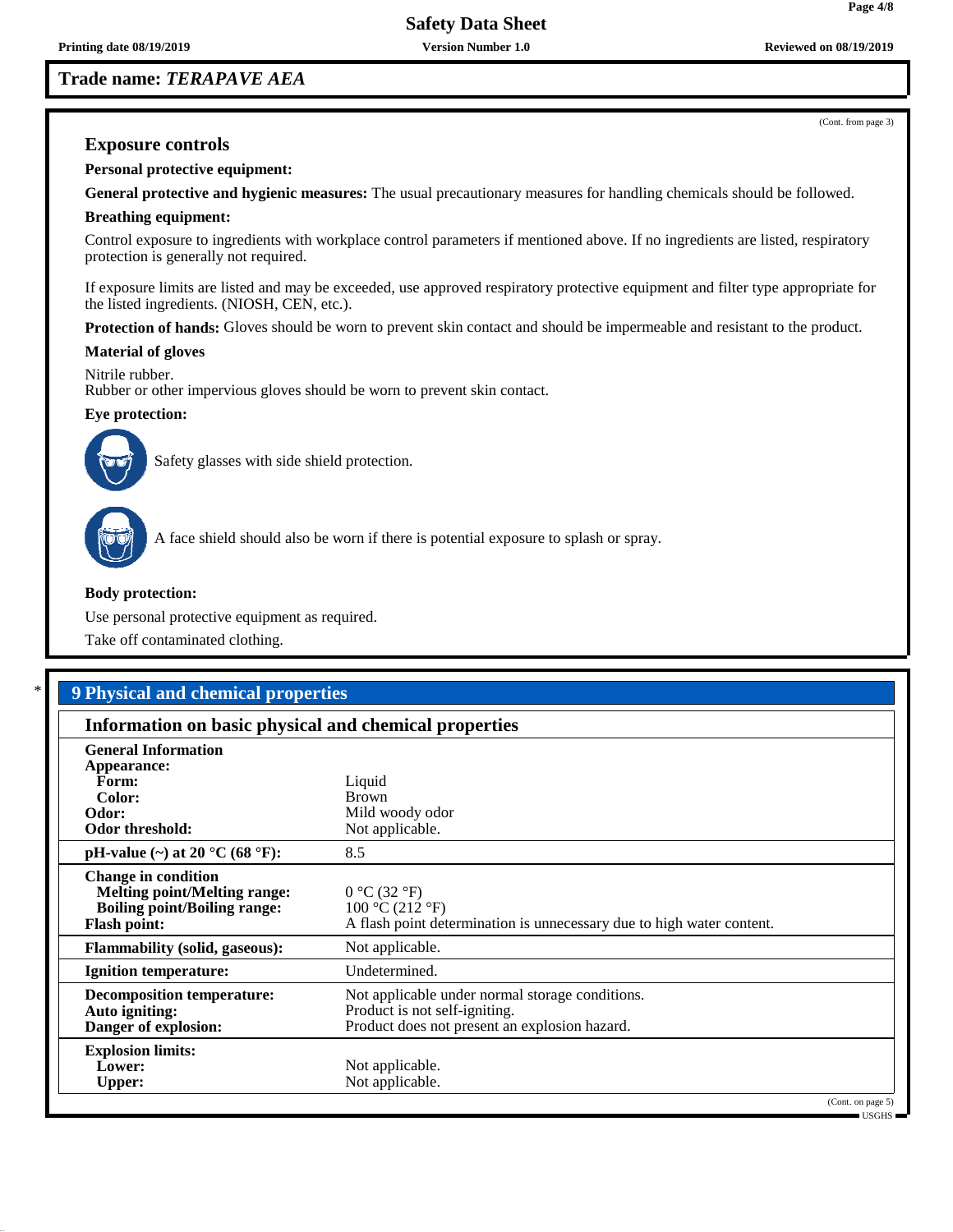## **Trade name:** *TERAPAVE AEA*

|                                                          |                                            | (Cont. from page 4) |  |
|----------------------------------------------------------|--------------------------------------------|---------------------|--|
| <b>VOC Content (max):</b>                                | Not applicable.                            |                     |  |
| Vapor pressure:                                          | Not applicable.                            |                     |  |
| Density: $(\sim)$                                        | Not determined.                            |                     |  |
| <b>Relative density</b>                                  | $1 \text{ g/cm}^3$ (8.3 lbs/gal)           |                     |  |
| Vapor density                                            | Not applicable.                            |                     |  |
| <b>Evaporation rate</b>                                  | Not applicable.                            |                     |  |
| Solubility in / Miscibility with                         |                                            |                     |  |
| Water:                                                   | Fully miscible.                            |                     |  |
| Partition coefficient (n-octanol/water): Not determined. |                                            |                     |  |
| Viscosity:                                               |                                            |                     |  |
| Dynamic at 20 $^{\circ}$ C (68 $^{\circ}$ F):            | $\langle$ 100 mPas (Brookfield)            |                     |  |
| Kinematic:                                               | Not determined.                            |                     |  |
| Molecular weight                                         | Not applicable.                            |                     |  |
| <b>Other information</b>                                 | No further relevant information available. |                     |  |

# **10 Stability and reactivity**

#### **Reactivity**

Stable under normal conditions. No further relevant information available.

**Chemical stability** Stable under normal conditions.

**Thermal decomposition:** No decomposition if used according to specifications.

## **Possibility of hazardous reactions**

No dangerous reactions known. No further relevant information available.

**Conditions to avoid** No further relevant information available.

**Incompatible materials:** No further relevant information available.

**Hazardous decomposition products:** Carbon monoxide and carbon dioxide

# **11 Toxicological information**

## **Information on toxicological effects**

**Acute toxicity:**

**Primary irritant effect:**

**on the skin:** No irritating effect expected

**on the eye:** Causes serious eye damage.

**inhalation:** No irritating effect expected

**Additional toxicological information:**

**Carcinogenic categories**

**IARC (International Agency for Research on Cancer) Human Carcinogenicity:**

**Group 1- Positive, Group 2A- Probable, Group 2B- Possible, Group 3- Not Classifiable**

None of the ingredients are listed.

## **NTP (National Toxicology Program)**

**K–Known to be carcinogenic, R–May reasonably be anticipated to be carcinogenic**

None of the ingredients are listed.

(Cont. on page 6) USGHS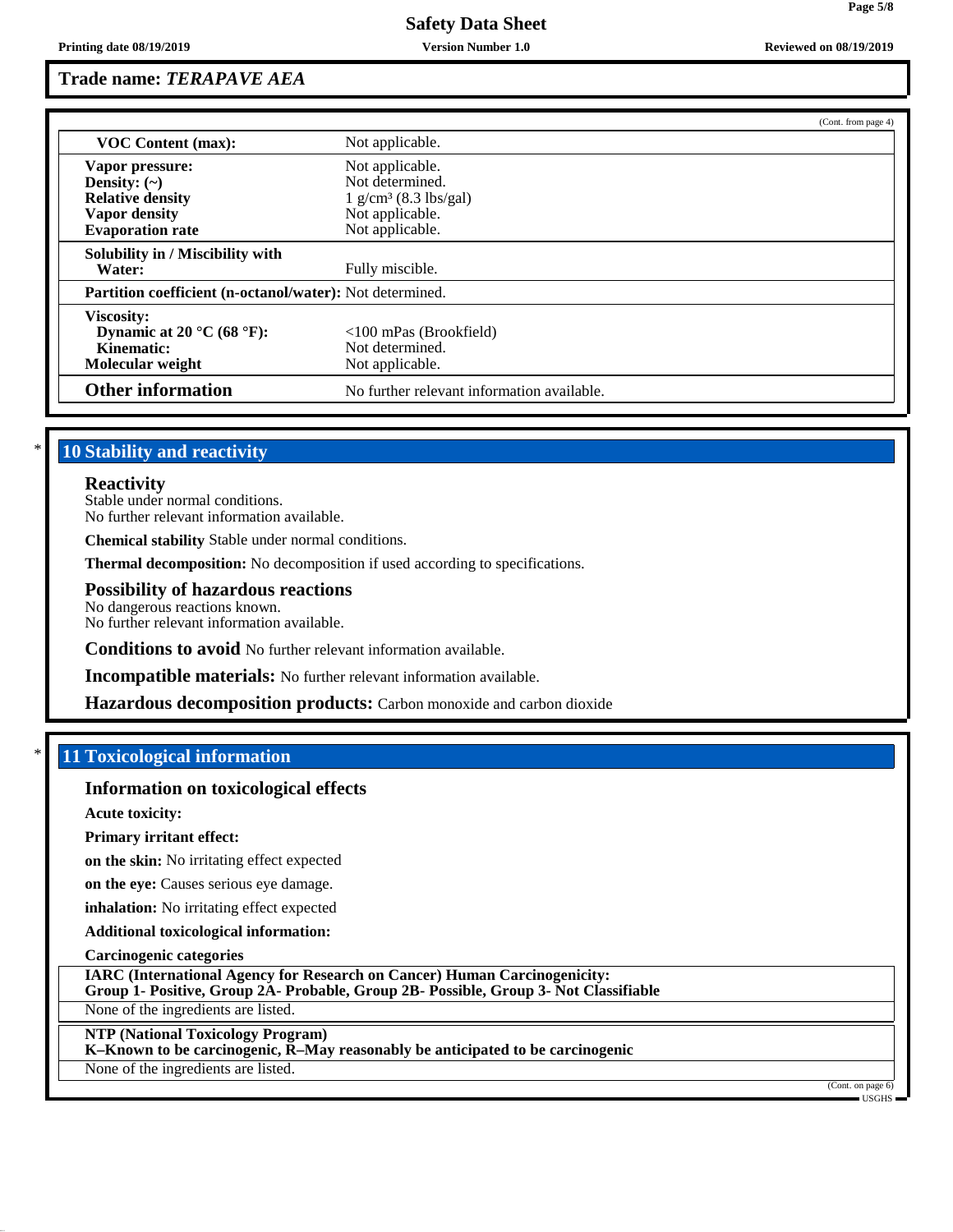## **Trade name:** *TERAPAVE AEA*

**OSHA-Ca (Occupational Safety & Health Administration)**

None of the ingredients are listed.

## **12 Ecological information**

# **Toxicity**

**Aquatic toxicity:** No further relevant information available.

**Persistence and degradability** No further relevant information available.

## **Behavior in environmental systems:**

**Bioaccumulative potential** No further relevant information available.

**Mobility in soil** No further relevant information available.

## **Additional ecological information:**

## **General notes:**

Do not allow product to reach ground water, water course or sewage system.

Must not reach bodies of water or drainage ditch undiluted or unneutralized.

## **Results of PBT and vPvB assessment**

**PBT:** Not applicable. **vPvB:** Not applicable.

**Other adverse effects** No further relevant information available.

# **13 Disposal considerations**

## **Disposal methods:**

Consult all regulations (federal, state, provincial, local) or a qualified waste disposal firm when characterizing product for disposal. Dispose of waste in accordance with all applicable regulations.

#### **Recommendation:**



Must not be disposed of together with household garbage. Do not allow product to reach sewage system.

## **Uncleaned packagings:**

**Recommendation:** Dispose of contents/container in accordance with local/regional/national/international regulations.

| $*$<br><b>14 Transport information</b>     |                 |                                                                              |
|--------------------------------------------|-----------------|------------------------------------------------------------------------------|
| <b>UN-Number</b><br>DOT, IMDG, IATA        | Not applicable. |                                                                              |
| UN proper shipping name<br>DOT, IMDG, IATA | Not applicable. |                                                                              |
| <b>Transport hazard class(es)</b>          |                 |                                                                              |
| DOT, IMDG, IATA<br><b>Class</b>            | Not applicable. |                                                                              |
|                                            |                 | (Cont. on page 7)<br>$\overline{\phantom{a}}$ usghs $\overline{\phantom{a}}$ |

(Cont. from page 5)

**Page 6/8**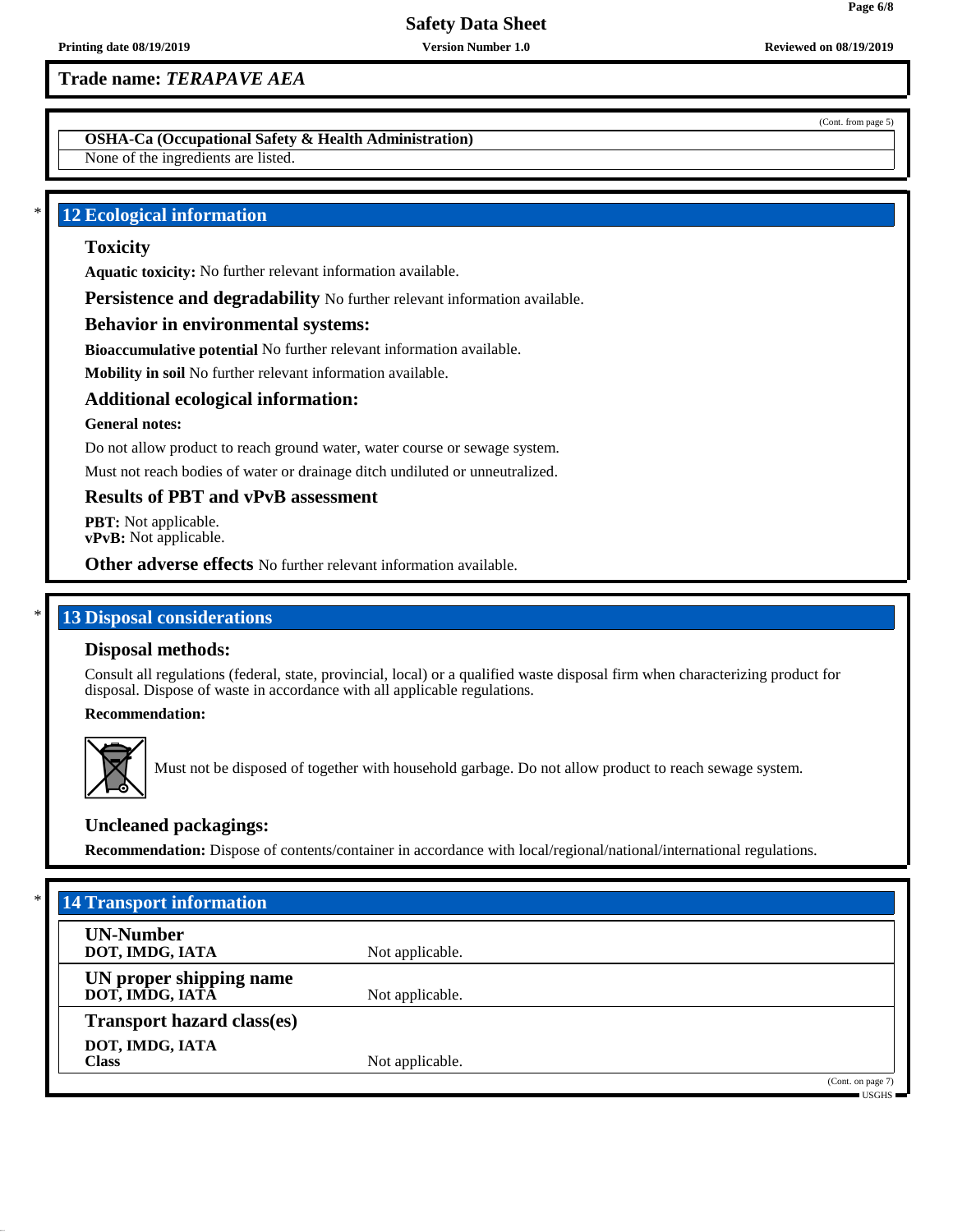**Page 7/8**

**Trade name:** *TERAPAVE AEA*

|                                                           |                                                                                                          | (Cont. from page 6) |
|-----------------------------------------------------------|----------------------------------------------------------------------------------------------------------|---------------------|
| Packing group<br>DOT, IMDG, IATA                          | Not applicable.                                                                                          |                     |
| <b>Environmental hazards:</b><br><b>Marine pollutant:</b> | N <sub>0</sub>                                                                                           |                     |
| <b>Special precautions for user</b>                       | Not applicable.                                                                                          |                     |
|                                                           | Transport/Additional information: Not classified as a dangerous good for transport by road, rail or air. |                     |

DOT<br>**Remarks:** 

Not Regulated.

# **15 Regulatory information**

**SARA (Superfund Amendments and Reauthorization Act)**

**Section 302/304 (extremely hazardous substances):**

None of the ingredients is listed.

**Section 313 Reportable Ingredients (Chemicals present below reporting threshold are exempt):**

None of the ingredients is listed.

**SARA Section 312/Tier I & II Hazard Categories:** Health Hazard - Serious eye damage or eye irritation

**North America Chemical Inventory Status**

**TSCA (Toxic Substances Control Act - United States):**

All ingredients are listed or exempt from listing unless otherwise noted below.

**CEPA (Canadian DSL):**

Inventory listing could not be confirmed for one or more substances.

**Right to Know Ingredient Disclosure:**

The exact percentage (concentration) of composition of the non-hazardous component(s) has been withheld as a Trade Secret.

7732-18-5 Water

85409-27-4 Rosin, maleated, potassium salt

**California Proposition 65: (Substances <0.1% unless noted in Section 3)**

**Chemicals known to cause cancer:**

None of the ingredients is listed.

**Chemicals known to cause reproductive toxicity for females:**

None of the ingredients are listed.

**Chemicals known to cause reproductive toxicity for males:**

None of the ingredients are listed.

**Chemicals known to cause developmental toxicity:**

None of the ingredients are listed.

**Carcinogenicity Categories**

**TLV-ACGIH (THE American Conference of Governmental Industrial Hygienists)**

**Human Carcinogen - A1 Confirmed, A2 Suspected, A3 Unknown Relevance, A4 Not Classifiable**

None of the ingredients are listed.

**NIOSH-Cancer (National Institute for Occupational Safety and Health)**

None of the ingredients are listed.

**Volatile Organic Compounds (VOC) reported per the Emission Standards.**

If no g/L value is provided this product is not subject to above standard.

## **16 Other information**

The data included herein are presented in accordance with various environment, health and safety regulations. It is the responsibility of a recipient of the data to remain currently informed on chemical hazard information, to design and update its own program and to comply with all national, federal, state and local laws and regulations applicable to safety, occupational health, (Cont. on page 8)